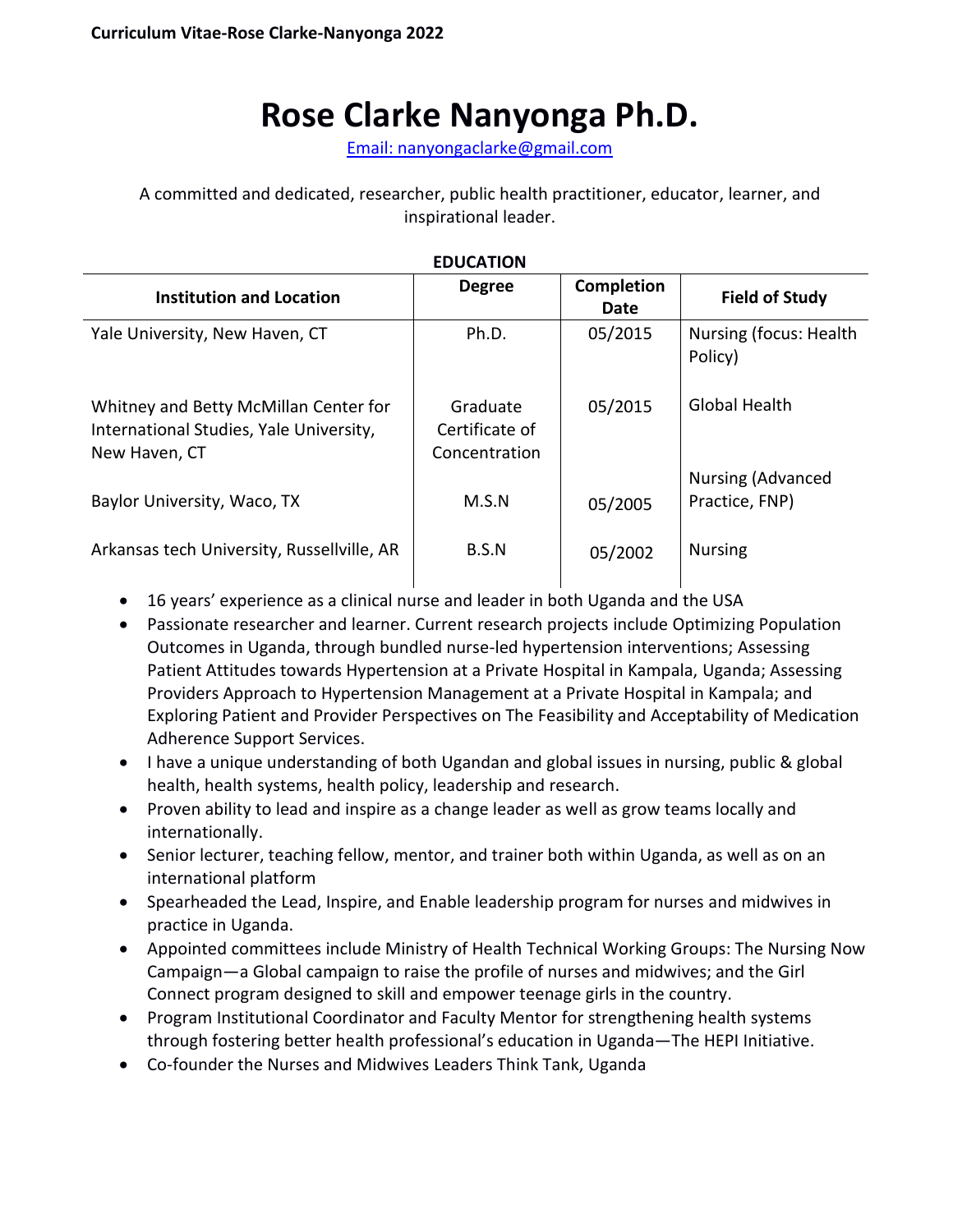## **POSITIONS AND EMPLOYMENT**

| <b>Period</b>            | <b>Job Title</b>                                                                                      | Institution                                                                                                         |
|--------------------------|-------------------------------------------------------------------------------------------------------|---------------------------------------------------------------------------------------------------------------------|
| 7/1/2017-Current         | Vice Chancellor                                                                                       | Clarke International University                                                                                     |
| 12/17/2021-Current       | <b>Associate Professor</b>                                                                            | Clarke International University                                                                                     |
| $8/1/2015 - 2021$        | <b>Assistant Professor</b>                                                                            | Clarke International University                                                                                     |
| 8/1/2015-6/30/2017       | Deputy Vice Chancellor                                                                                | Clarke International University                                                                                     |
| Aug-2011-Aug 2013        | <b>Teaching Fellow</b>                                                                                | Yale School of Nursing; Yale School of<br><b>Public Health</b>                                                      |
| Aug/2008-7/30/2012       | Graduate Research Assistant (NIH,<br>NINR/NIAID) Adult AIDS Clinical<br>Trials Group, #A138858, A5251 | Yale University, New Haven                                                                                          |
| 6/1/2006 to<br>7/30/2008 | Director of Clinical Services; Senior<br>Manager [Joint Appointment]                                  | International Hospital Kampala<br>International Medical Group, Uganda                                               |
| 6/1/2005-5/30/2006       | <b>Director of Nursing Services</b>                                                                   | International Hospital Kampala<br>International Medical Group, Uganda                                               |
| 6/1/2005-7/30/2008       | Director/Co-Founder, Senior<br>Lecturer/Clinical Advisor                                              | <b>International Health Sciences</b><br>University, (Formerly, International<br>Hospital School of Nursing) Kampala |
| 2005-7/30/2008           | <b>Trainer</b>                                                                                        | Uganda Health Management Institute                                                                                  |
| May 2003-May 2005        | Teaching Assistant (Pathology and<br>Simulation labs)                                                 | Louise Herrington School of Nursing,<br><b>Baylor Texas</b>                                                         |
| 2004-5/30/2005           | Nurse Practitioner Residence (750<br>Clinical contact hours: FNP)                                     | Louise Herrington School of Nursing,<br><b>Baylor Texas</b>                                                         |
| June 2002-5/30/2005      | <b>Critical Care Nurse/Supervisor</b><br>Neuro-Trauma Unit, and the<br>Universal CCU                  | Baylor University Medical Center,<br><b>Dallas Texas</b>                                                            |
| 1996-1998                | Staff Nurse and Clinic Supervisor,                                                                    | International Medical Center, Kampala                                                                               |
| 1995-1996                | <b>Staff Nurse</b>                                                                                    | Kiwoko Hospital, Luweero                                                                                            |

#### **TEACHING EXPERIENCE**

| Clarke<br>International | 2015-Current | Senior Lecturer (Ass. Professor), Health Policy and Planning;<br>Advanced Strategic Management (Graduate Level); Nursing |
|-------------------------|--------------|--------------------------------------------------------------------------------------------------------------------------|
| University              |              | Management Policy & Leadership (NMPL), and other Executive                                                               |
|                         |              | Leadership Short Courses.                                                                                                |
| Yale University         | 2012-2013    | Teaching Fellow: Graduate Studies Program:                                                                               |
|                         |              | N879b: Nursing Management, Policy and Leadership<br>$\bullet$<br>(NMPL) Specialty: Capstone Course. Yale School of       |
|                         |              | <b>Nursing</b>                                                                                                           |
|                         | 2011-2013    | N717a and N717b: Context of Care, Yale School of<br>$\bullet$<br><b>Nursing</b>                                          |
|                         |              | Tropical Modicino Modules: The Clobal Health                                                                             |

• Tropical Medicine Modules: The Global Health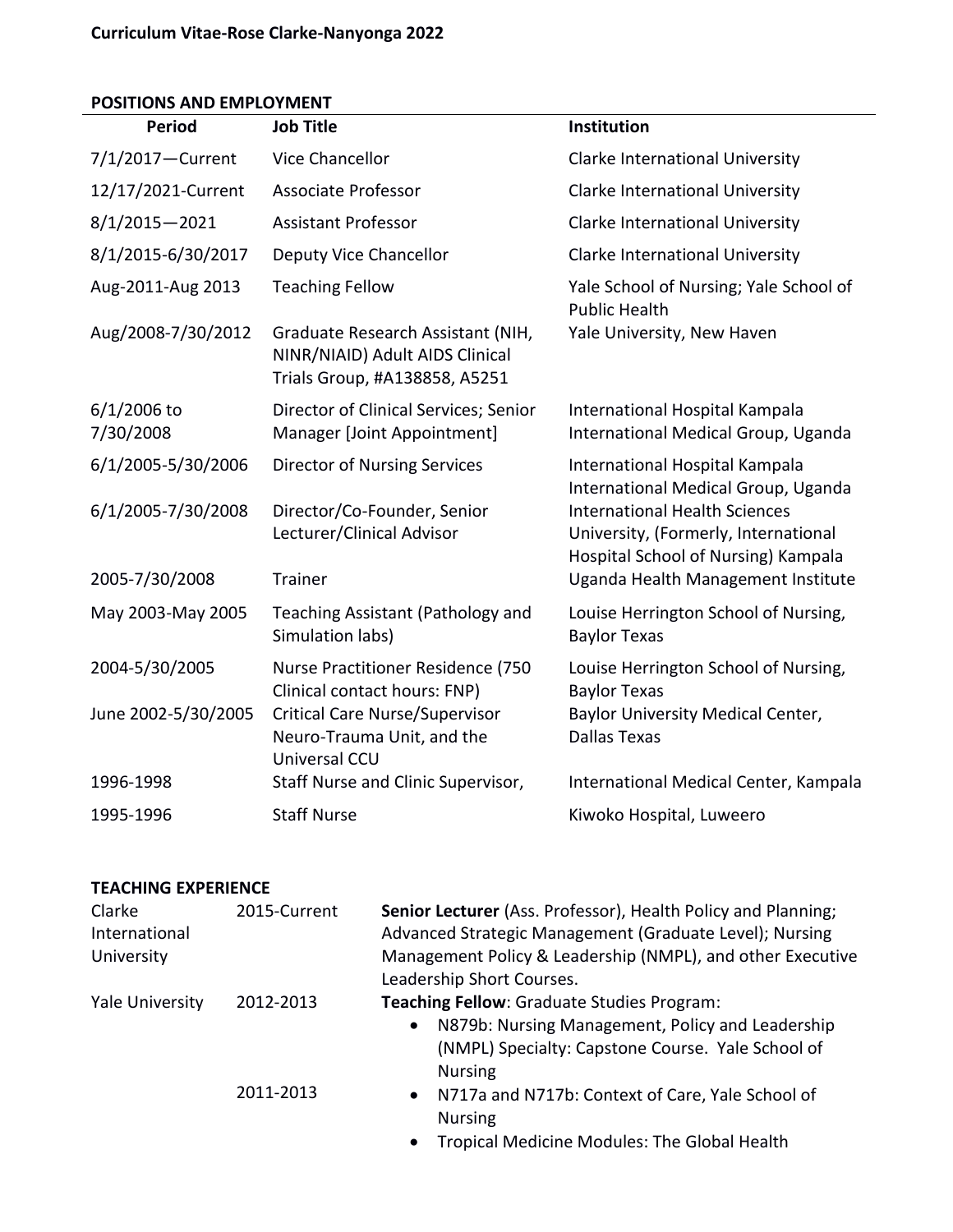International Hospital School of Nursing 2005-2008 **Senior Lecturer** (Lead Role): Program Development, Curriculum Development: • All nursing courses for curriculum development • Nursing Leadership and Management. • Medical/Surgical Nursing (Critical Care) • Foundations of Nursing • Interpersonal Skills for Healthcare Providers Uganda Health Management Institute 2005-2008 **Senior Trainer**, Module Developer, Program Development: • Interpersonal Skills for Health Care Providers Baylor University 2003-2005 **Teaching Assistant**: • Pathophysiology and Nursing Skills Lab (Simulation Instructor), Louise Herrington School of Nursing: Baylor, Waco TX

Seminars: Yale School of Public Health

## **CONTRIBUTIONS TO SCIENCE**

#### **PUBLICATIONS**

- 1. Green, A. S., Lynch, H. M., **Nanyonga, C. R.,** Squires, A. P., Gadikota-Klumpers, D. D., Schwartz, J. I., & Heller, D. J. (2019). Assessing Providers' Approach to Hypertension Management at a Large, Private Hospital in Kampala, Uganda. *Annals of Global Health, 86*(1), 5. <https://www.ncbi.nlm.nih.gov/pmc/articles/PMC6966335/>
- 2. Lynch, H. M., Green, A. S., **Nanyonga, C. R**., Gadikota-Klumpers, D. D., Squires, A., Schwartz, J. I., & Heller, D. J. (2019). Exploring patient experiences with and attitudes towards hypertension at a private hospital in Uganda: a qualitative study. *International Journal for Equity in Health, 18*(1), 1-7. <https://doi.org/10.1186/s12939-019-1109-9>
- 3. Spies, L. A., **Nanyonga, C. R**., & Nakaggwa, F. (2019). Nurse‐led interventions in the interim: waiting on universal health coverage. *International nursing review*, 66(4), 549-552. <https://doi.org/10.1111/inr.12558>
- 4. **Nanyonga C.R,** Bosire, E.N, David J. Heller, D, J, Elizabeth Bradley, E, and Reynolds, N.R (2020). Predictors of Nursing Leadership in Uganda: A Cross-Sectional Study. *Health Policy and Planning*. i51–i64,<https://doi.org/10.1093/heapol/czaa100>
- 5. Isadru, V.R., **Nanyonga C. R**., and Alege, J.B. (2021). Health Facilities Readiness to Manage Hypertension and Diabetes Cases at Primary Health Facilities in Bidibidi Refugee Settlement, Yumbe District, Uganda. *Journal of Tropical Medicine*.<https://doi.org/10.1155/2021/1415794>
- 6. Kiwanuka, F., Sak-Dankosky, N., Alemayehu, H.Y., **Nanyonga, C.R.,** and Kvist, T. (2022). The evidence base of nurse-led family interventions to improve family outcomes in adult critical care settings: a mixed-method systematic review. *International Journal of Nursing Studies* <https://doi.org/10.1016/j.ijnurstu.2021.104100>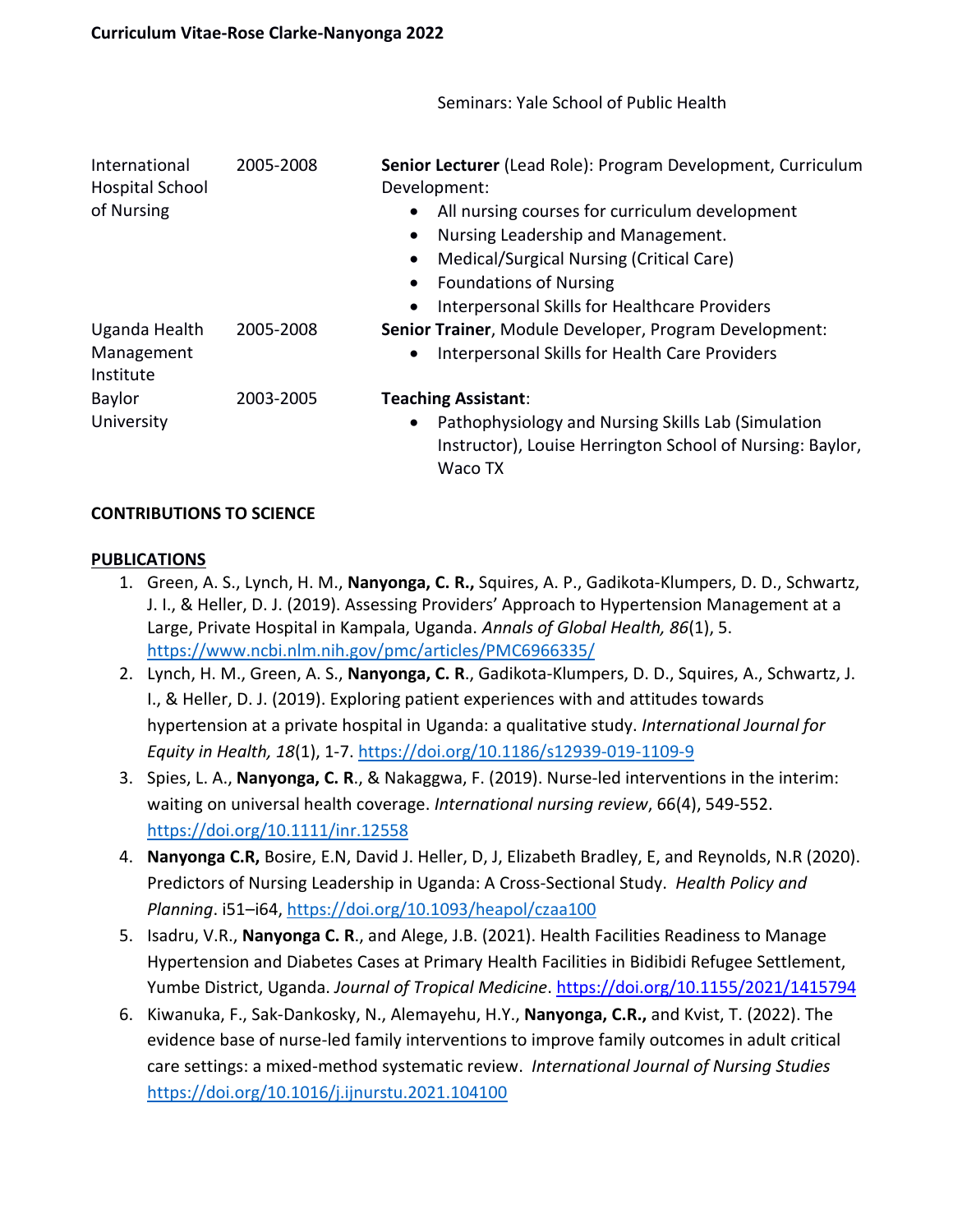- 7. **Nanyonga, C.R**, Spies, L.A and Nakaggwa, F. (2021). The effectiveness of nurse-led group interventions on hypertension lifestyle management: A mixed-method study. *Journal of Nursing Scholarship.* <https://doi.org/10.1111/jnu.12732>
- 8. Kiwanuka, F., **Nanyonga, C.R.,** Sak-Dankosky, N., and Kvist, T. (2020) Nursing Leadership Styles and their Impact on Intensive Care Unit Quality Measures –An Integrative Review. *Journal of Nursing Management.* <https://doi.org/10.1111/jonm.13151>
- 9. Usnish, M., **Nanyonga, C.R.,** Moran, A., Doupe, P., Gadikota-Klumpers, D., Agaba, G., Ssentamu, D., and Heller, D.J. (2021). Hypertension screening, diagnosis, treatment, and control at a large private hospital in Kampala, Uganda: a retrospective analysis. PLoS Global Public Health **(In Press)**
- 10. Wilkinson, R., Garden, E., **Nanyonga, C.R.,** Squires, A., Nakaggwa, F., Schwartz, J., and Heller, D.J. (2021). Exploring Medication Adherence and Potential Interventions for Hypertension at a Large Private Hospital in Kampala, Uganda: A Descriptive, Directed Content Analysis. *International Journal of Nursing Studies*.<https://doi.org/10.1016/j.ijnurstu.2021.104143>
- 11. Komuhangi, A., Jenkins, C., Nakaggwa, F., Agaba, P., Githinji, F., Ewuzie, A., Apio, J., Namwanje Kawooya, A., Santin, O., McDonald, M., McShane M.C., Misinde, C., Montegomery, L., and Nanyonga, C.R. (2021). The needs, challenges, and burden experienced by informal caregivers in Uganda: a scoping review. *Discov Soc Sci Health 2, 1* (2022) [https://doi.org/10.1007/s44155-](https://doi.org/10.1007/s44155-022-00004-2) [022-00004-2](https://doi.org/10.1007/s44155-022-00004-2)
- 12. Kiwanuka, F., **Nanyonga, C.R**., Sak-Dankosky, N., and Kvist, T. (2022). Using polychoric correlation with ordinal data: Family members´ perceived support from nurses as an exemplar. *Nursing Research* (2022) (**In Press**)

# **Textbook (Chapter)**

• Reynolds, N.R. Martin, F., **Nanyonga, C. R**., Alonzo, A. (2012) Self-Regulation: The Commonsense Model of Illness Representation. In V. Rice (Ed). *Handbook of Stress, Coping, and Health*, 2nd Ed. Thousand Oaks: Sage.

# **SELECT CONFERENCE/POSTER PRESENTATIONS (5-year period)**

- Komuhangi, A., Githinji, F., and Nanyonga, C.R. (2021). Adoption of Open Distance and eLearning (ODeL) among health professional trainees in the context of Covid-19 in Uganda. (TUFH Conference, July 21-22nd 2021)
- Mwebembezi, S., Alege, J.B, and Nanyonga, C.R. (2021). Factors associated with uptake of prostate cancer screening among men aged 40 years and above within Kazo Town Council, Kazo District, Uganda (TUFH Conference, July 21-22nd 2021)
- Githinji, F., Komuhangi, A., and Nanyonga, C.R (2021). Fostering continuity of learning for health professional students during Covid-19: an evaluation of Open Distance and eLearning at Clarke International University (TUFH Conference, July 21-22nd 2021)
- Majumdar, U., Nanyonga, C.R., Moran, A., Gidio. A., Sentamu, D., and Heller, D. (2020). Evaluating hypertension screening, diagnosis, treatment and control at a large private hospital in Kampala, Uganda: A Quantitative Analysis (Accepted for SGIM Conference, May 2020)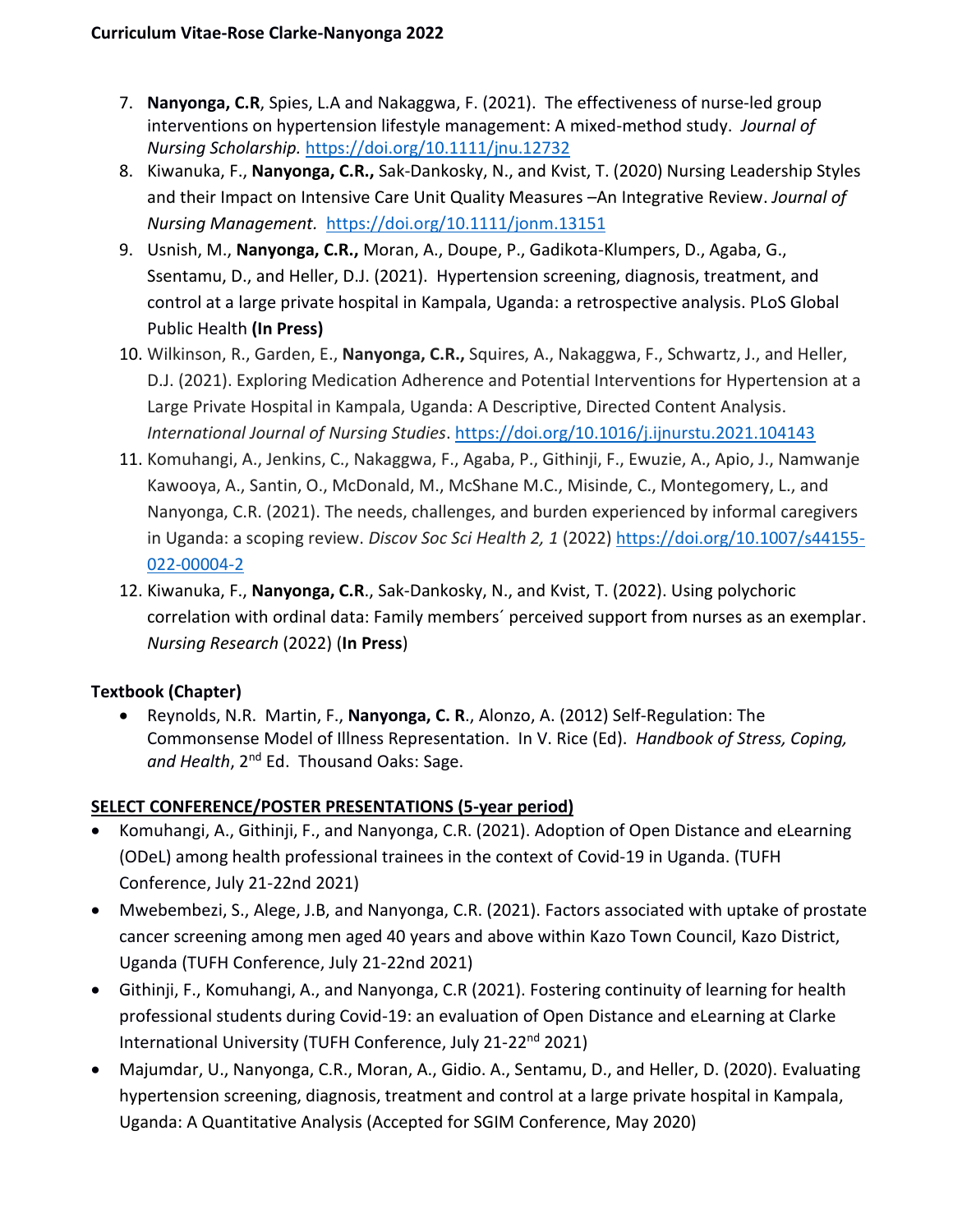- Spies, L and Nanyonga C.R., Nurse-Led Interventions to Improve Hypertension Outcomes in Uganda: A Mixed-Method Study. Oral and Poster Presentation at the 30<sup>th</sup> International Nursing Research Congress (Sunday, 28 July 2019). [Accessible](https://sigma.nursingrepository.org/bitstream/handle/10755/18242/Spies_97246_PST729_Info.pdf?sequence=2&isAllowed=y) online
- Wilkinson, R., Garden, E., **Nanyonga, C.R,** Squires, P.A., Jeremy I. Schwartz, I.J., Heller, J.D. Exploring Patient Perspectives on the Acceptability of Medication Adherence Support Services at A Large Private Hospital in Kampala, Uganda (Accepted for SGIM Conference, May 2019)
- Garden, E., Wilkinson, R., **Nanyonga, C.R,** Gadikota-Klumpers, D., Squires, P.A., Agaba, G., Jeremy I. Schwartz, I.J., and Heller, J.D. Exploring Provider Perspectives on the Feasibility and Acceptability of Medication Adherence Support Services for Hypertension at a Private Hospital in Kampala, Uganda (Accepted for SGIM Conference, May 2019)
- Mays, C. D., Heller, J.D., and **Nanyonga, C.R**. (2019). Hypertension care delivery in resource-limited settings: a literature review (Accepted for SGIM Conference May 11<sup>th</sup>, 2019)
- **Nanyonga, C. R** (March, 2018). UK East Africa Health Improvement Investment Summit: Strengthening Investment to Improve Healthcare. Presented the Roadmap for Nursing Now, Uganda Campaign. March 22nd-23rd, 2018, at the Imperial Royale Hotel, Kampala, Uganda.
- Green, S.A., Lynch, M.H., **Nanyonga, C.R.,** Squires, P.A., Schwartz, I.J., Heller, J.D (2019). Assessing Providers' Approach to Hypertension Management at a Private Hospital in Kampala, Uganda." Oral presentation at the Makerere University 2018 International NCD Symposium, Kampala, Uganda, 13 February 2018.
- Lynch, M.H., Green, S.A., **Nanyonga, C.R.,** Squires, P.A., Schwartz, I.J., Heller, J.D. (2019). Assessing Patient Attitudes toward Hypertension at a Private Hospital in Kampala, Uganda. Poster presentation at the Makerere University 2018 International NCD Symposium, Kampala, Uganda, 13 February 2018.
- **Nanyonga, C. R.** (October, 2017). Women Leaders in Global Health (WLGH). Inclusion of Women Leaders in Policy Making and Implementation. Stanford University, California, USA.
- Nanyonga, C.R. (March, 2016). Getting Your Feet Beyond the Door. Navigating 21<sup>st</sup> Century Job Markets. KCCA Youth Mentoring Program, Kampala, Uganda.

# **ONGOING RESEARCH SUPPORT**

CGRF 2020/21 Round Montgomery (PI) 07/2020-07/2021 Tackling the escalating burden of care: A qualitative exploration of the roles, responsibilities and support needs of Ugandan family caregivers, caring for a relative with chronic non‐communicable disease.

**Role:** Co-PI

NIH Grant No. 1R25TW011213 Kiguli (PI) 2018-2023 Health Professions Education and training for strengthening the health system and services in Uganda in collaboration with Makerere, Busitema, Kabaale Universities and Mulago School of Nursing. **Role**: Institutional Coordinator and Faculty Mentor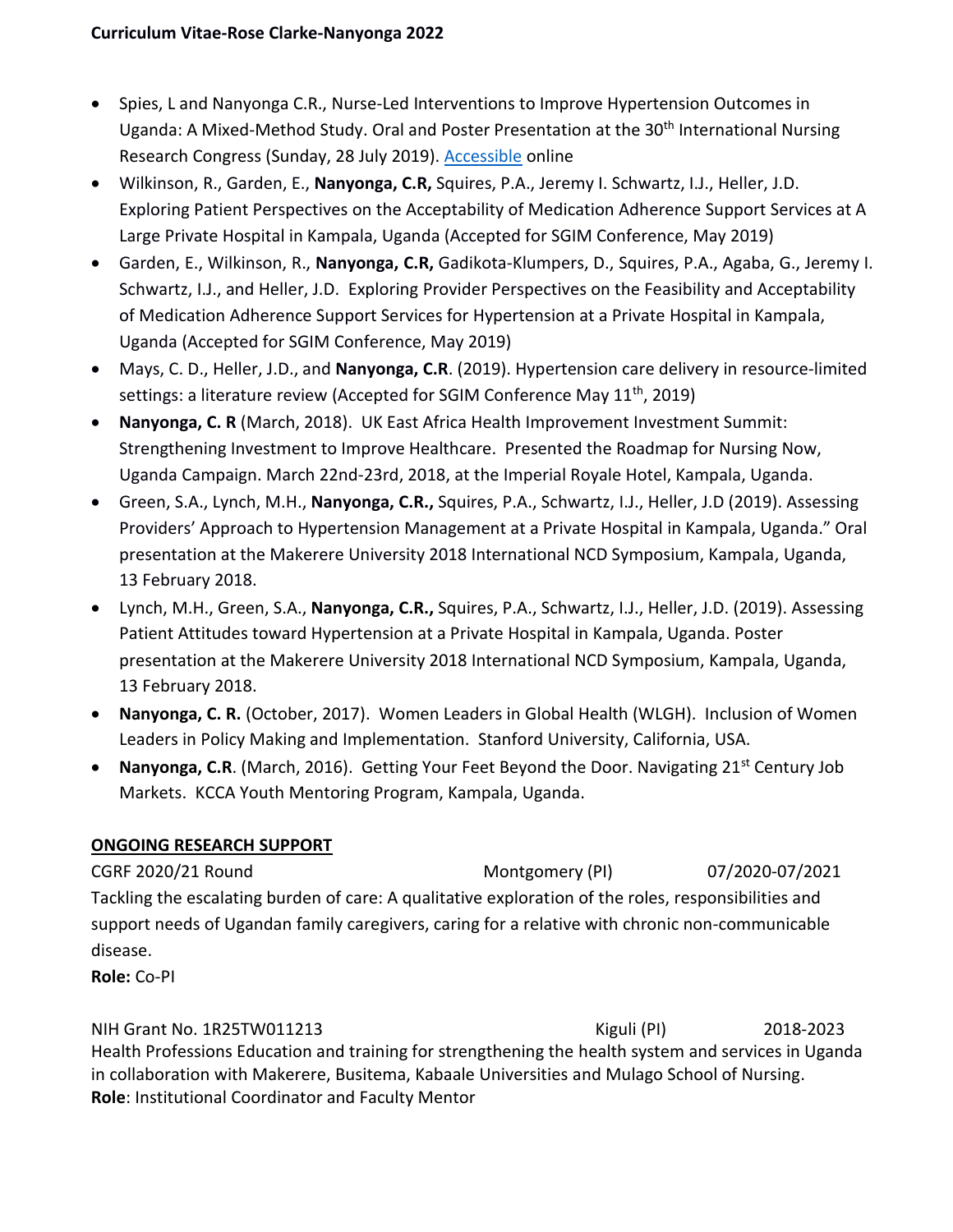#### **COMPLETED RESEARCH SUPPORT**

GCRG 2019/20 Round: Networking Grant McAneney (PI) 2019-2020 Strengthening Data Management and Health Outcomes in Rural Healthcare Facilities in Uganda: A 3 day Stakeholder Workshop. **Role:** Co-PI

Baylor University **2018-2019** 2018-2019 Optimizing population outcomes in Uganda through bundled nurse-led hypertension interventions. **Role**: Co-PI

### **SCHOLARSHIPS/HONORS/AWARDS**

| 2020         | Hall of Distinction: Arkansas Tech University's Highest Honor, January 28th, 2020                                                                                                                                                                   |
|--------------|-----------------------------------------------------------------------------------------------------------------------------------------------------------------------------------------------------------------------------------------------------|
| 2018         | Distinguished Alumnae/i, Yale University School of Nursing, New Haven, CT                                                                                                                                                                           |
| 2017         | Women Leaders in Global Health: Leadership Fellow. Stanford University. Stanford<br>CA.                                                                                                                                                             |
| 2015-Current | Rose Clarke Nanyonga Scholarship Fund, Yale University School of Nursing. New<br>Haven, CT                                                                                                                                                          |
| 2009-Current | Jonas Scholar, Yale University, New Haven, CT                                                                                                                                                                                                       |
| 2009         | NTV Uganda: Profiles: A tribute to men and women who have excelled in Uganda<br>and East Africa featuring Rose Nanyonga Director of Clinical Services, IHK, Uganda<br>Untold Stories: UTV Uganda: Interview-The relationship between witchcraft and |
| 2009         | Healthcare Delivery: What healthcare providers need to know                                                                                                                                                                                         |
| 2005         | Class Valedictorian, Baylor University, Louise Herrington School of Nursing, Waco,<br>Texas                                                                                                                                                         |
| 2002         | Academic All-American Scholar, Arkansas Tech University, School of Nursing,<br>Russellville, Arkansas                                                                                                                                               |
| 2002         | Class Valedictorian, Arkansas Tech University, Russellville, Arkansas                                                                                                                                                                               |
| 2002         | Student Nurse of the Year, Arkansas Tech University, Russellville, Arkansas                                                                                                                                                                         |
| 2002         | National Collegiate Nursing Award Winner, Arkansas Tech University, Russellville,<br>Arkansas                                                                                                                                                       |
| 2002         | Sigma Theta Tau International Honor Society                                                                                                                                                                                                         |

#### **PROFESSIONAL MEMBERSHIPS**

| 2013-Present | American Association of Critical Care Nurses |
|--------------|----------------------------------------------|
| 2005-Current | American Association of Nurse Practitioners  |
| 2005-2012    | <b>Texas Nurse Practitioners</b>             |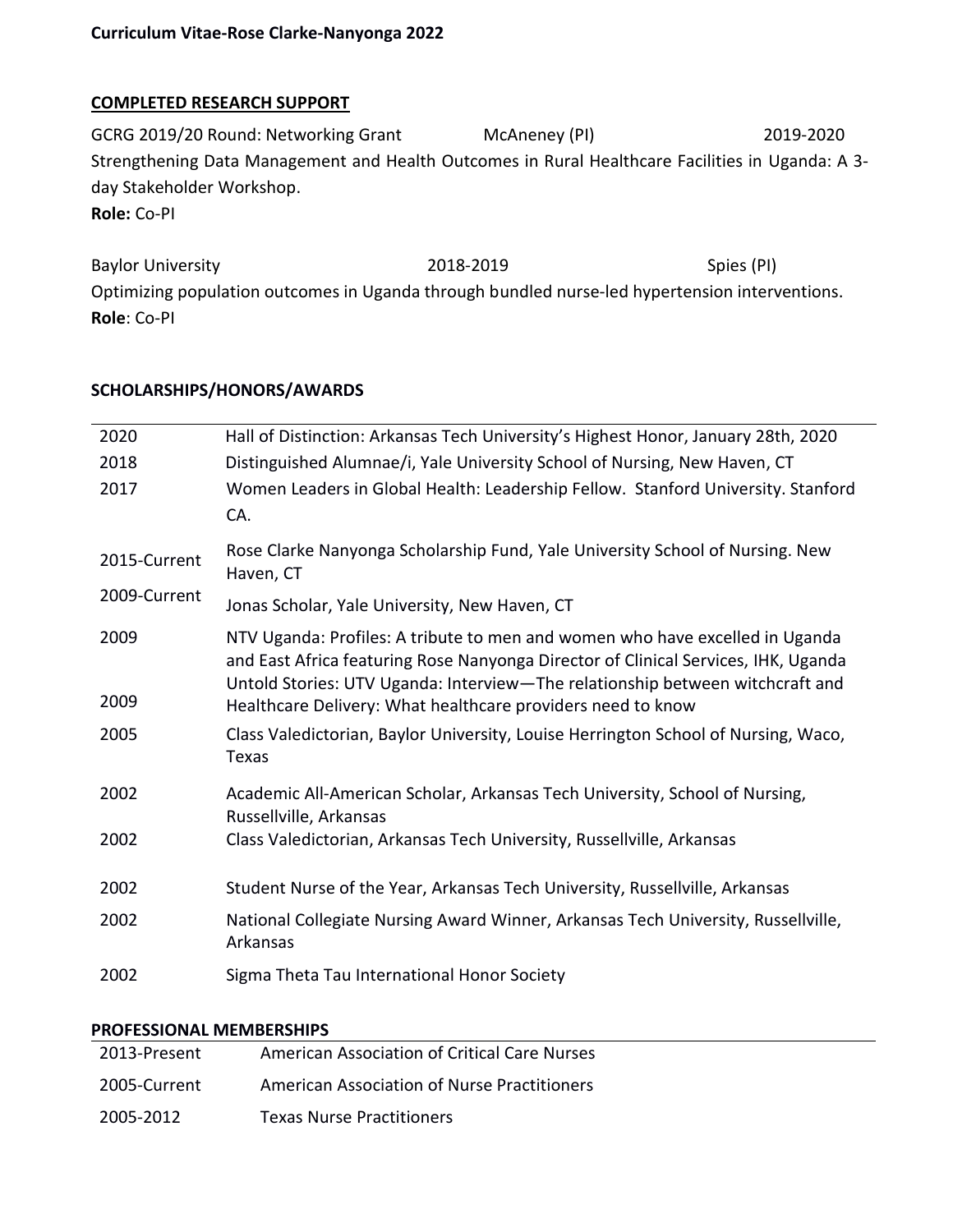## **Curriculum Vitae-Rose Clarke-Nanyonga 2022**

| 2002-Present | Sigma Theta Tau International Honor Society for Nurses, Phi Eta Sigma |
|--------------|-----------------------------------------------------------------------|
| 2002-2015    | American Nurses Association                                           |

### **COMMUNITY SERVICE AND ADVOCACY**

| 2020-Current | National Nurse and Midwife's Leaders Covid-19 Think Tank                    |
|--------------|-----------------------------------------------------------------------------|
| 2018-2019    | Community Outreach Coordinator for Rotary Family Health Days (Rotary Club   |
|              | of Muyenga Sunday Sunset).                                                  |
| 2015-Current | Sickle Cell Awareness Campaign in collaboration with the Uganda Sickle Cell |
|              | Rescue Foundation, Uganda                                                   |
| 2009-Current | Rose's Journey-The Global Campaign to end Ritualistic Child Sacrifice in    |
|              | Uganda                                                                      |
| 2009-Current | Rose's Journey Nursing Scholarship Fund: supporting nursing students to     |
|              | pursue advanced education (Baccalaureate degrees only)                      |
| 2007-Current | Narrow Road International Aid, Board Member, USA                            |
| 2006-2018    | Empower African Children, Volunteer                                         |
| 2006-2015    | Humanity for Children, USA-Volunteer                                        |
| 1998         | Tour of Light (USA), Medical Volunteer to raise global Uganda Children's    |
|              | Charity Foundation awareness of the AIDS epidemic and orphans of Uganda.    |
| 1994-2012    | Children of Uganda (formerly Uganda Children's Medical Volunteer            |
|              | <b>Charity Foundation</b>                                                   |

#### **PROFESSIONAL ADVISORY**

| 2021-Current | Board Member: Mengo Hospital, Kampala, Uganda                                  |
|--------------|--------------------------------------------------------------------------------|
| 2020-Current | Patron: National Healthcare Conferences Uganda: The knowledge sharing platform |
|              | for nurses and midwives in Uganda                                              |
| 2018-Current | Board Member: Technical Working Group, Connect Girl Project, Health Partners   |
|              | Uganda and Ministry of Health Uganda                                           |
| 2018-Current | Board Member: Public Health Ambassadors Uganda (PHAU)                          |
| 2018-Current | Member and Spokesperson of the Steering Committee for the Nursing Now          |
|              | Campaign (NNC2020), Uganda, Ministry of Health, Uganda                         |
| 2017-Current | Board Member: The Sinza Project                                                |
| 2016-Current | Board Member: Clarke Group, Kampala, Uganda                                    |
| 2017-Current | Board Member: REMI East Africa                                                 |
| 2015-Current | Member of the University Council; Senior Management Team, Executive Team       |
|              | of Clarke International University <sup>1</sup> .                              |
| 2005-2010    | International Medical Group, Uganda, Board of Directors, (IMG), Board          |

<sup>&</sup>lt;sup>1</sup> Formerly, International Health Sciences University